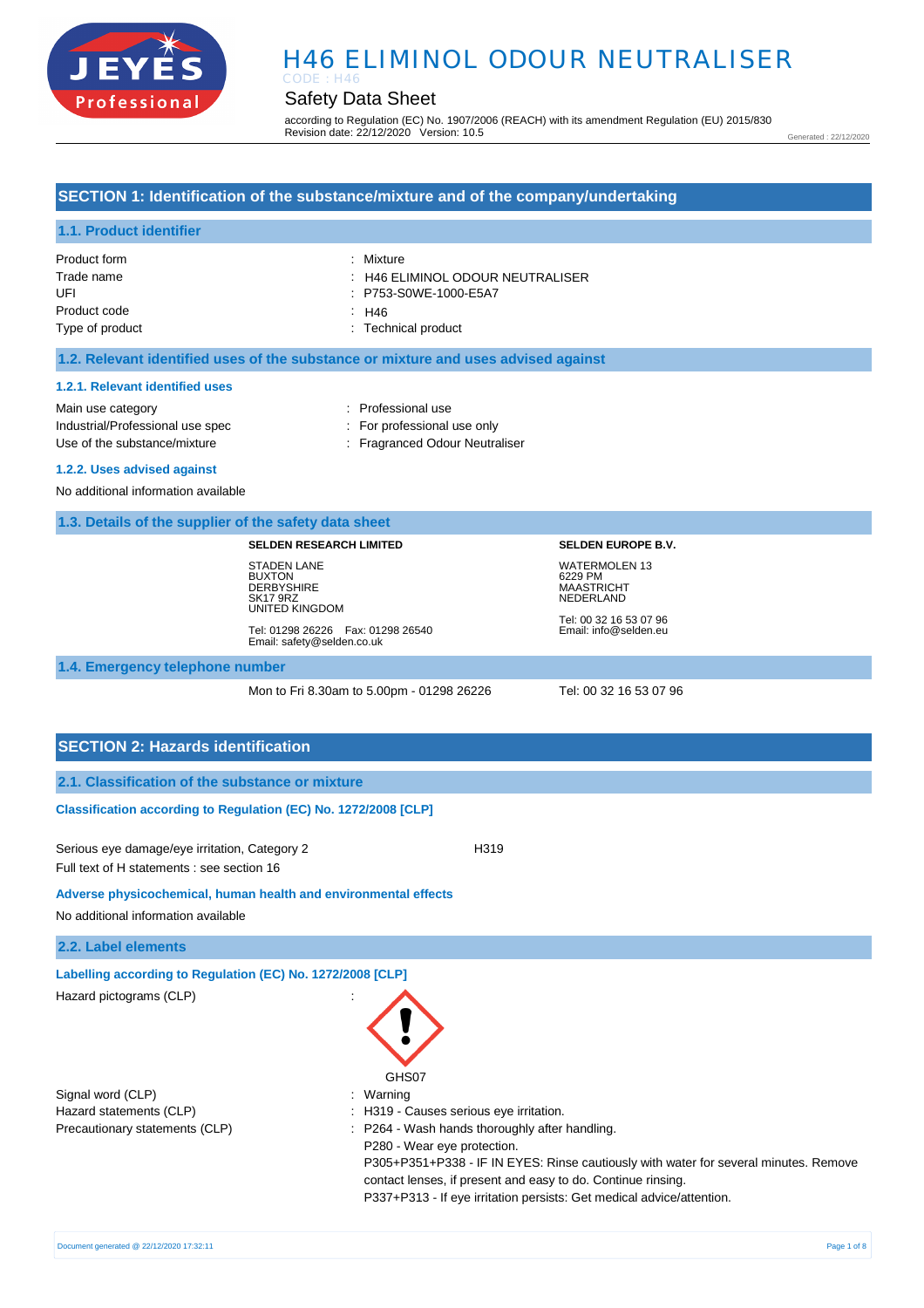# Safety Data Sheet

according to Regulation (EC) No. 1907/2006 (REACH) with its amendment Regulation (EU) 2015/830

EUH-statements : EUH208 - Contains 1,2-benzisothiazol-3(2H)-one; 1,2-benzisothiazolin-3-one. May produce an allergic reaction.

# **2.3. Other hazards**

No additional information available

# **SECTION 3: Composition/information on ingredients**

### **3.1. Substances**

### Not applicable

| 3.2. Mixtures      |                                                   |               |                                                                                     |
|--------------------|---------------------------------------------------|---------------|-------------------------------------------------------------------------------------|
| <b>Name</b>        | <b>Product identifier</b>                         | $\frac{1}{6}$ | <b>Classification according to</b><br><b>Regulation (EC) No.</b><br>1272/2008 [CLP] |
| Alcohol Alkoxylate | CAS-No.) 166736-08-9<br>(REACH-no) Exempt/Polymer | $1 - 5$       | Acute Tox. 4 (Oral), H302<br>Eye Dam. 1, H318                                       |

| <b>Specific concentration limits:</b> |                                                      |                                                                          |  |
|---------------------------------------|------------------------------------------------------|--------------------------------------------------------------------------|--|
| <b>Name</b>                           | <b>Product identifier</b>                            | <b>Specific concentration limits</b>                                     |  |
| Alcohol Alkoxylate                    | $(CAS-No.) 166736-08-9$<br>(REACH-no) Exempt/Polymer | $(1 < C \le 10)$ Eye Irrit. 2, H319<br>$(10 < C < 100)$ Eye Dam. 1, H318 |  |

Full text of H-statements: see section 16

| <b>SECTION 4: First aid measures</b>                                                                                 |                                                                                                                                                                                                                                                                                                             |  |  |
|----------------------------------------------------------------------------------------------------------------------|-------------------------------------------------------------------------------------------------------------------------------------------------------------------------------------------------------------------------------------------------------------------------------------------------------------|--|--|
| 4.1. Description of first aid measures                                                                               |                                                                                                                                                                                                                                                                                                             |  |  |
| First-aid measures after inhalation<br>First-aid measures after skin contact<br>First-aid measures after eye contact | : Remove person to fresh air and keep comfortable for breathing.<br>: Wash skin with plenty of water.<br>: IF IN EYES: Rinse cautiously with water for several minutes. Remove contact lenses, if<br>present and easy to do. Continue rinsing. If eye irritation persists: Get medical<br>advice/attention. |  |  |
| First-aid measures after ingestion                                                                                   | : Give nothing or a little water to drink. Get medical advice/attention if you feel unwell.                                                                                                                                                                                                                 |  |  |
| 4.2. Most important symptoms and effects, both acute and delayed                                                     |                                                                                                                                                                                                                                                                                                             |  |  |
| No additional information available                                                                                  |                                                                                                                                                                                                                                                                                                             |  |  |
| 4.3. Indication of any immediate medical attention and special treatment needed                                      |                                                                                                                                                                                                                                                                                                             |  |  |

Treat symptomatically.

| <b>SECTION 5: Firefighting measures</b>                    |                                     |  |
|------------------------------------------------------------|-------------------------------------|--|
|                                                            |                                     |  |
| 5.1. Extinguishing media                                   |                                     |  |
| Suitable extinguishing media                               | : Carbon dioxide. Dry powder. Foam. |  |
| 5.2. Special hazards arising from the substance or mixture |                                     |  |
| No additional information available                        |                                     |  |
| 5.3. Advice for firefighters                               |                                     |  |
| No additional information available                        |                                     |  |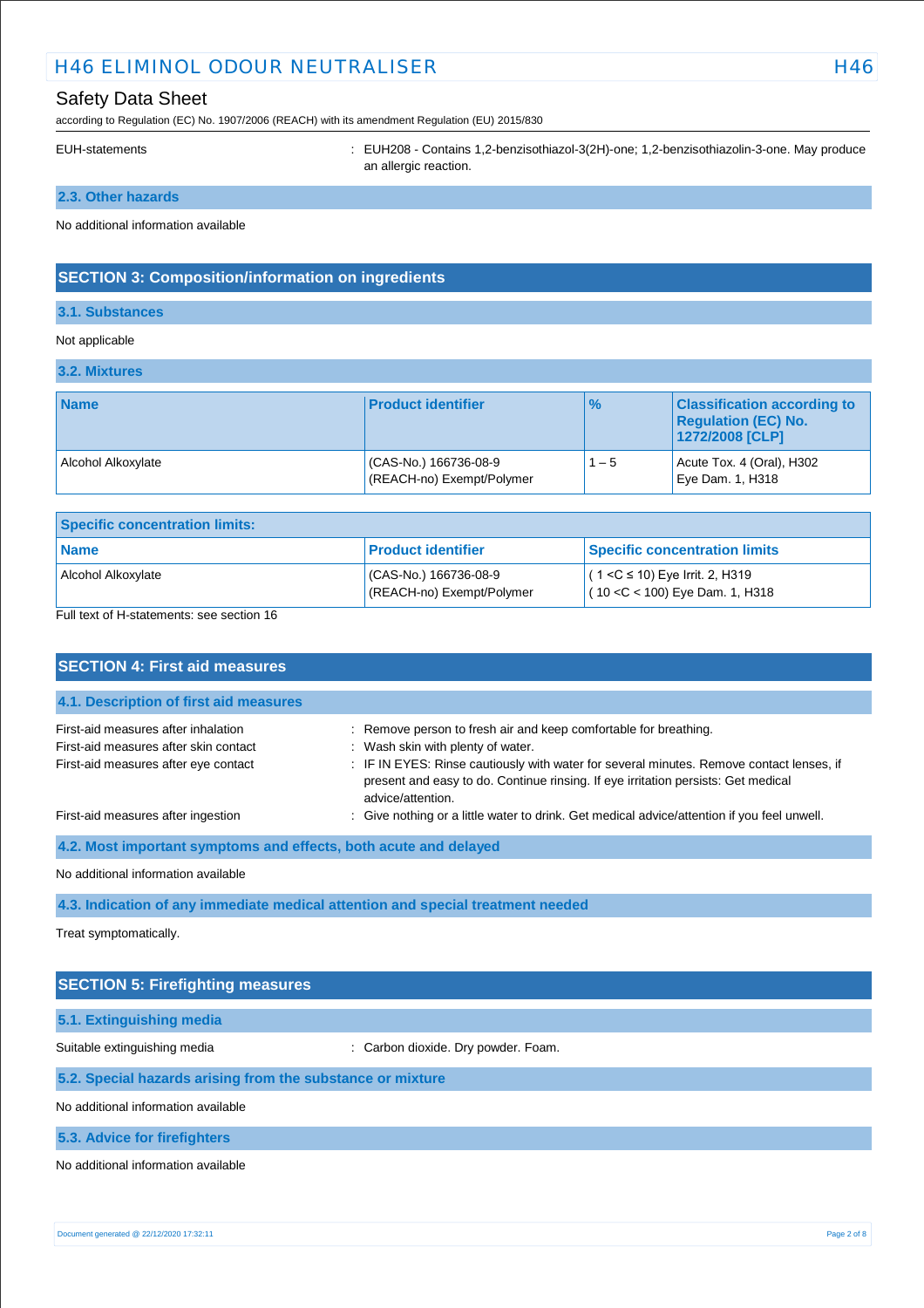# Safety Data Sheet

according to Regulation (EC) No. 1907/2006 (REACH) with its amendment Regulation (EU) 2015/830

| <b>SECTION 6: Accidental release measures</b>                                                                                     |                                                                                                                    |  |  |
|-----------------------------------------------------------------------------------------------------------------------------------|--------------------------------------------------------------------------------------------------------------------|--|--|
| 6.1. Personal precautions, protective equipment and emergency procedures                                                          |                                                                                                                    |  |  |
| 6.1.1. For non-emergency personnel<br>Emergency procedures                                                                        | : Evacuate unnecessary personnel.                                                                                  |  |  |
| 6.1.2. For emergency responders<br>Protective equipment                                                                           | : Use personal protective equipment as required.                                                                   |  |  |
| <b>6.2. Environmental precautions</b>                                                                                             |                                                                                                                    |  |  |
| Avoid release to the environment.                                                                                                 |                                                                                                                    |  |  |
| 6.3. Methods and material for containment and cleaning up                                                                         |                                                                                                                    |  |  |
| For containment<br>Methods for cleaning up                                                                                        | : Collect spillage.<br>: Soak up spills with inert solids, such as clay or diatomaceous earth as soon as possible. |  |  |
| 6.4. Reference to other sections                                                                                                  |                                                                                                                    |  |  |
| For further information refer to section 8: "Exposure controls/personal protection". For further information refer to section 13. |                                                                                                                    |  |  |

| <b>SECTION 7: Handling and storage</b>                                                          |                                                                                                                                                                                                     |  |  |
|-------------------------------------------------------------------------------------------------|-----------------------------------------------------------------------------------------------------------------------------------------------------------------------------------------------------|--|--|
| 7.1. Precautions for safe handling                                                              |                                                                                                                                                                                                     |  |  |
| Precautions for safe handling<br>Hygiene measures                                               | : Avoid contact with eyes.<br>: Do not eat, drink or smoke when using this product.                                                                                                                 |  |  |
| 7.2. Conditions for safe storage, including any incompatibilities                               |                                                                                                                                                                                                     |  |  |
| Technical measures<br>Storage conditions<br>Incompatible products<br>Special rules on packaging | Does not require any specific or particular technical measures.<br>: Keep container closed when not in use.<br>: Oxidizing agent. Strong acids. Strong bases.<br>: Keep only in original container. |  |  |
| 7.3. Specific end use(s)                                                                        |                                                                                                                                                                                                     |  |  |

No additional information available

# **SECTION 8: Exposure controls/personal protection**

#### **8.1. Control parameters**

## **8.1.1 National occupational exposure and biological limit values**

No additional information available

### **8.1.2. Recommended monitoring procedures**

No additional information available

### **8.1.3. Air contaminants formed**

No additional information available

#### **8.1.4. DNEL and PNEC**

No additional information available

#### **8.1.5. Control banding**

No additional information available

### **8.2. Exposure controls**

### **8.2.1. Appropriate engineering controls**

No additional information available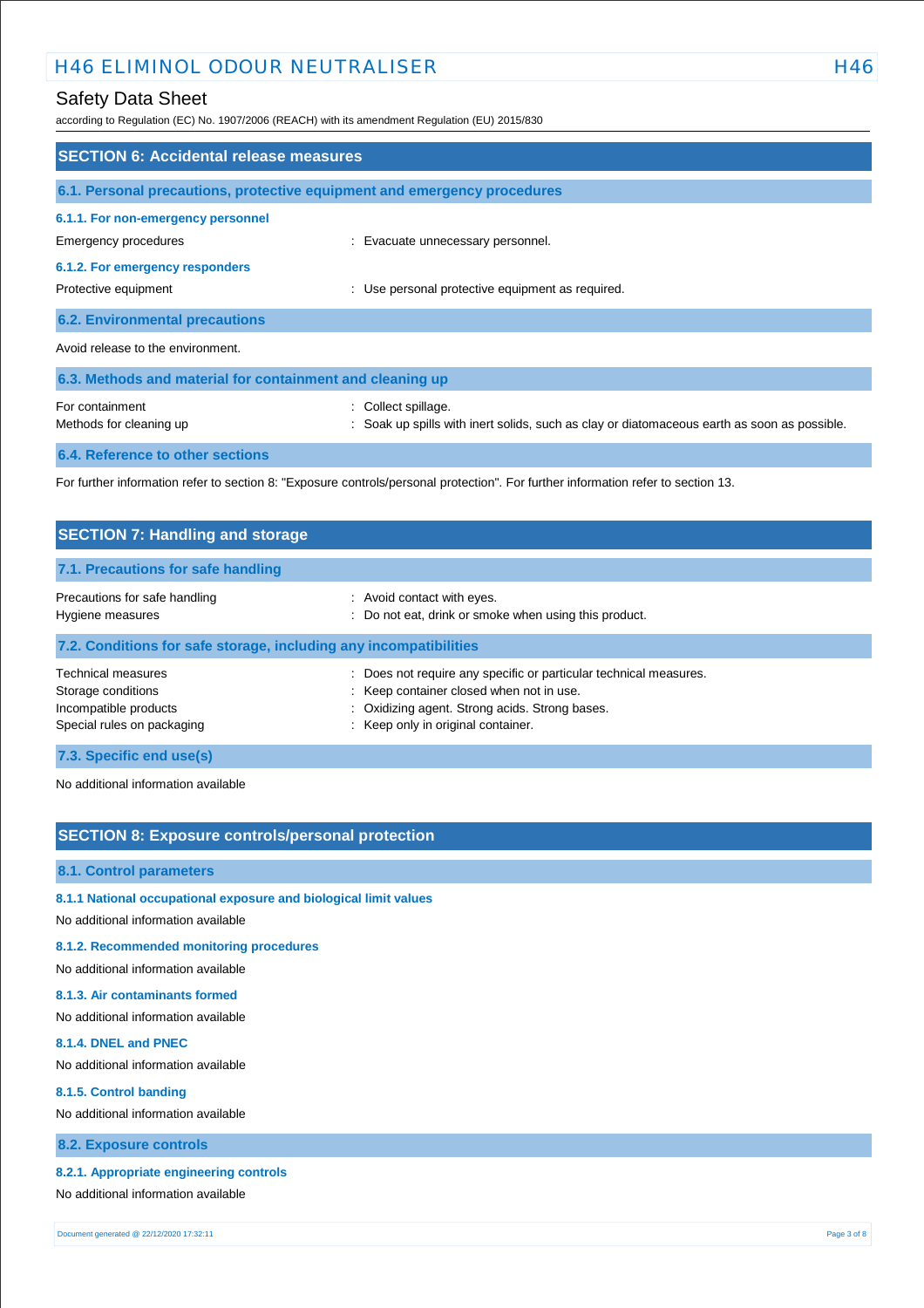# Safety Data Sheet

according to Regulation (EC) No. 1907/2006 (REACH) with its amendment Regulation (EU) 2015/830

#### **8.2.2. Personal protection equipment**

#### **Personal protective equipment symbol(s):**



#### **8.2.2.1. Eye and face protection**

#### **Eye protection:**

Safety glasses. EN 166

#### **8.2.2.2. Skin protection**

#### **Skin and body protection:**

Not required for normal conditions of use

#### **Hand protection:**

In case of repeated or prolonged contact wear gloves. Chemical resistant gloves (according to European standard EN 374 or equivalent)

| Other skin protection                     |  |
|-------------------------------------------|--|
| Materials for protective clothing:        |  |
| Not required for normal conditions of use |  |
| 8.2.2.3. Respiratory protection           |  |
| <b>Respiratory protection:</b>            |  |

Not required for normal conditions of use

#### **8.2.2.4. Thermal hazards**

No additional information available

#### **8.2.3. Environmental exposure controls**

No additional information available

# **SECTION 9: Physical and chemical properties**

### **9.1. Information on basic physical and chemical properties**

| Physical state                             | : Liquid                   |             |
|--------------------------------------------|----------------------------|-------------|
| Appearance                                 | : Clear, colorless liquid. |             |
| Colour                                     | Colourless.<br>٠           |             |
| Odour                                      | characteristic.            |             |
| Odour threshold                            | No data available          |             |
| рH                                         | : 8.2                      |             |
| Relative evaporation rate (butylacetate=1) | : No data available        |             |
| Melting point                              | : No data available        |             |
| Freezing point                             | : No data available        |             |
| Boiling point                              | : $\geq 100$ °C            |             |
| Flash point                                | : No data available        |             |
| Auto-ignition temperature                  | : No data available        |             |
| Decomposition temperature                  | : No data available        |             |
| Flammability (solid, gas)                  | No data available<br>۰.    |             |
| Vapour pressure                            | No data available          |             |
| Relative vapour density at 20 °C           | : No data available        |             |
| Relative density                           | ÷                          |             |
| Solubility                                 | Soluble in water.          |             |
| Document generated @ 22/12/2020 17:32:11   |                            | Page 4 of 8 |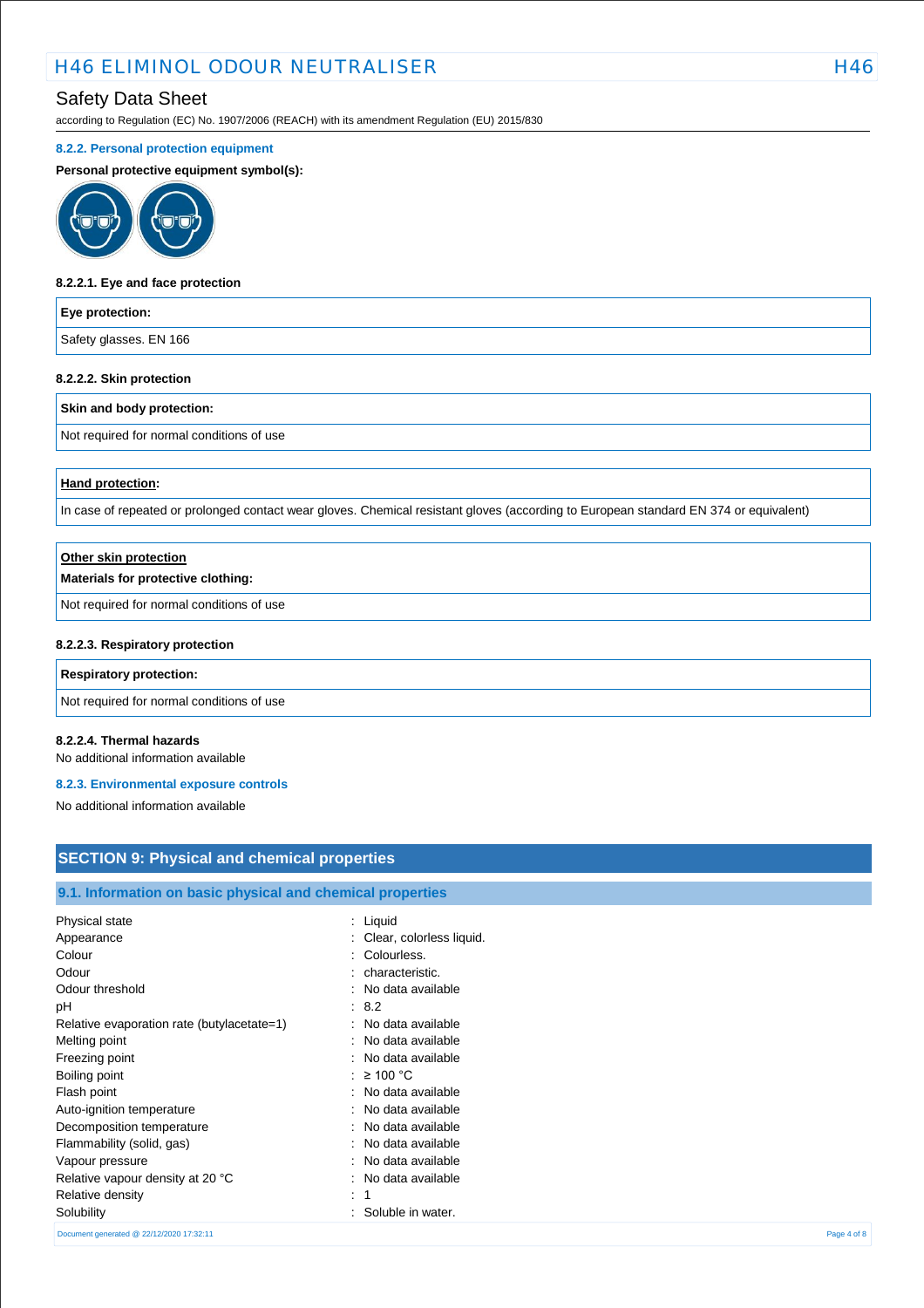# Safety Data Sheet

according to Regulation (EC) No. 1907/2006 (REACH) with its amendment Regulation (EU) 2015/830

| Partition coefficient n-octanol/water (Log Pow) | : No data available |
|-------------------------------------------------|---------------------|
| Viscosity, kinematic                            | : No data available |
| Viscosity, dynamic                              | : No data available |
| Explosive properties                            | : No data available |
| Oxidising properties                            | : No data available |
| <b>Explosive limits</b>                         | : No data available |
|                                                 |                     |

#### **9.2. Other information**

No additional information available

### **SECTION 10: Stability and reactivity**

### **10.1. Reactivity**

The product is non-reactive under normal conditions of use, storage and transport.

**10.2. Chemical stability**

Stable under normal conditions of use.

**10.3. Possibility of hazardous reactions**

No dangerous reactions known under normal conditions of use.

**10.4. Conditions to avoid**

None under recommended storage and handling conditions (see section 7).

**10.5. Incompatible materials**

Nitrogen compounds.

**10.6. Hazardous decomposition products**

Under normal conditions of storage and use, hazardous decomposition products should not be produced.

### **SECTION 11: Toxicological information**

### **11.1 Information on toxicological effects**

| Acute toxicity (oral)<br>Acute toxicity (dermal)<br>Acute toxicity (inhalation) | Not classified<br>: Not classified<br>: Not classified |
|---------------------------------------------------------------------------------|--------------------------------------------------------|
| Skin corrosion/irritation                                                       | : Not classified<br>pH: 8.2                            |
| Serious eye damage/irritation                                                   | : Causes serious eye irritation.<br>pH: 8.2            |
| Respiratory or skin sensitisation                                               | : Not classified                                       |
| Germ cell mutagenicity                                                          | Not classified                                         |
| Carcinogenicity                                                                 | : Not classified                                       |
| Reproductive toxicity                                                           | : Not classified                                       |
| STOT-single exposure                                                            | : Not classified                                       |
| STOT-repeated exposure                                                          | : Not classified                                       |
| Aspiration hazard                                                               | Not classified                                         |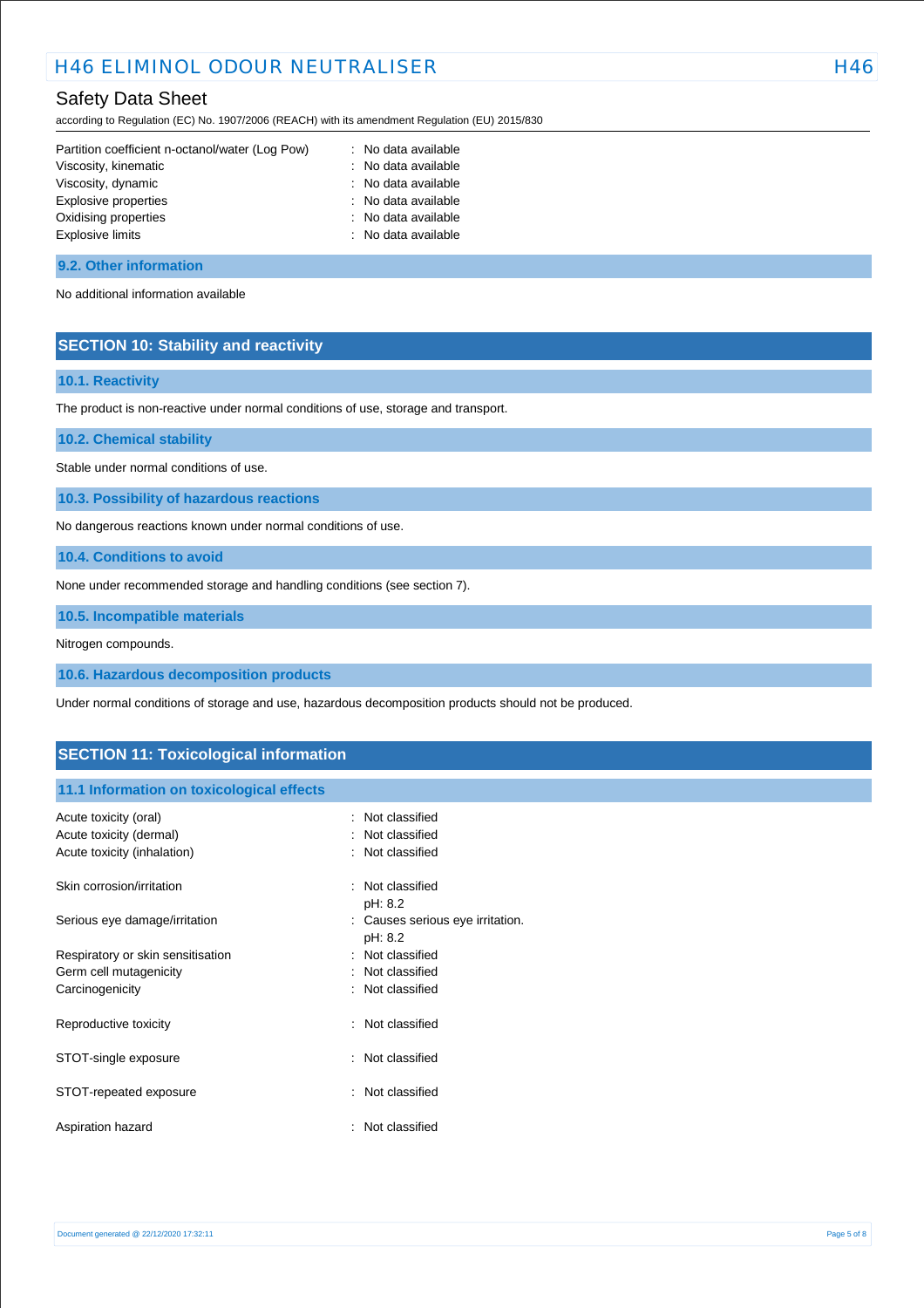# Safety Data Sheet

according to Regulation (EC) No. 1907/2006 (REACH) with its amendment Regulation (EU) 2015/830

| <b>SECTION 12: Ecological information</b>                    |                  |
|--------------------------------------------------------------|------------------|
| <b>12.1. Toxicity</b>                                        |                  |
| Hazardous to the aquatic environment, short-term<br>(acute)  | : Not classified |
| Hazardous to the aquatic environment, long-term<br>(chronic) | : Not classified |

| Alcohol Alkoxylate (166736-08-9) |                 |
|----------------------------------|-----------------|
| $ $ LC50 - Fish [1]              | $10 - 100$ mg/l |
| EC50 - Crustacea [1]             | $10 - 100$ mg/l |
| ErC50 other aquatic plants       | $10 - 100$ mg/l |

# **12.2. Persistence and degradability**

No additional information available

**12.3. Bioaccumulative potential**

No additional information available

**12.4. Mobility in soil**

No additional information available

**12.5. Results of PBT and vPvB assessment**

No additional information available

**12.6. Other adverse effects**

No additional information available

### **SECTION 13: Disposal considerations**

**13.1. Waste treatment methods**

No additional information available

### **SECTION 14: Transport information**

In accordance with ADR / IMDG / IATA

| 14.1 UN number                                                                           |                                                          |  |  |  |
|------------------------------------------------------------------------------------------|----------------------------------------------------------|--|--|--|
| UN-No. (ADR)<br>UN-No. (IMDG)<br>UN-No. (IATA)                                           | : Not applicable<br>: Not applicable<br>: Not applicable |  |  |  |
| 14.2. UN proper shipping name                                                            |                                                          |  |  |  |
| Proper Shipping Name (ADR)<br>Proper Shipping Name (IMDG)<br>Proper Shipping Name (IATA) | : Not applicable<br>: Not applicable<br>: Not applicable |  |  |  |
| 14.3. Transport hazard class(es)                                                         |                                                          |  |  |  |
| <b>ADR</b><br>Transport hazard class(es) (ADR)                                           | : Not applicable                                         |  |  |  |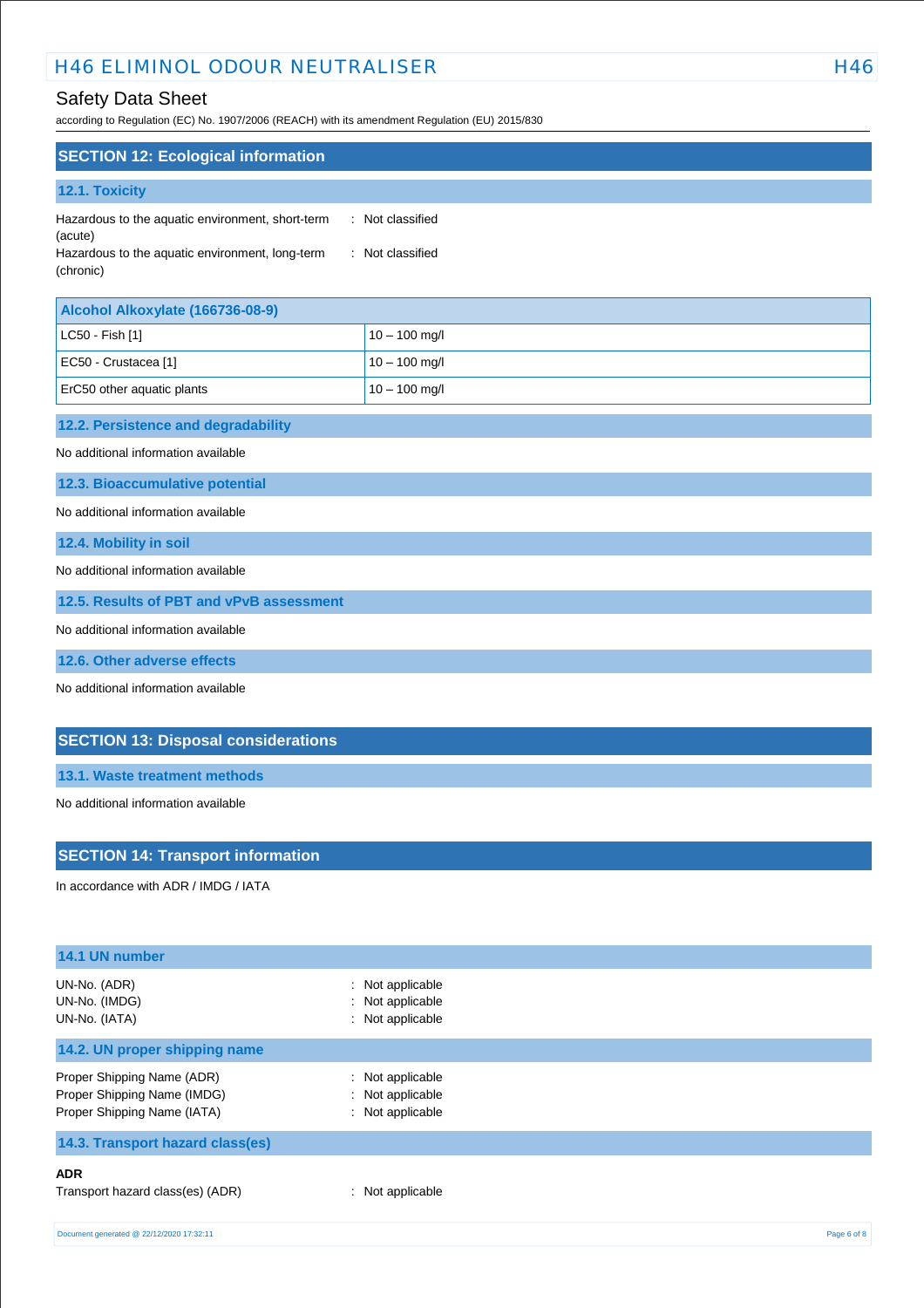# Safety Data Sheet

according to Regulation (EC) No. 1907/2006 (REACH) with its amendment Regulation (EU) 2015/830

| <b>IMDG</b><br>Transport hazard class(es) (IMDG)<br><b>IATA</b><br>Transport hazard class(es) (IATA) | : Not applicable<br>: Not applicable                     |
|------------------------------------------------------------------------------------------------------|----------------------------------------------------------|
| 14.4. Packing group                                                                                  |                                                          |
| Packing group (ADR)<br>Packing group (IMDG)<br>Packing group (IATA)                                  | : Not applicable<br>: Not applicable<br>: Not applicable |
| <b>14.5. Environmental hazards</b>                                                                   |                                                          |
| Dangerous for the environment<br>Marine pollutant<br>Other information                               | : No<br>: No<br>: No supplementary information available |

### **14.6. Special precautions for user**

**Overland transport** No data available

**Transport by sea** No data available **Air transport**

No data available

**14.7. Transport in bulk according to Annex II of Marpol and the IBC Code**

Not applicable

# **SECTION 15: Regulatory information**

**15.1. Safety, health and environmental regulations/legislation specific for the substance or mixture**

#### **15.1.1. EU-Regulations**

Contains no REACH substances with Annex XVII restrictions

Contains no substance on the REACH candidate list

Contains no REACH Annex XIV substances

Contains no substance subject to Regulation (EU) No 649/2012 of the European Parliament and of the Council of 4 July 2012 concerning the export and import of hazardous chemicals.

Contains no substance subject to Regulation (EU) No 2019/1021 of the European Parliament and of the Council of 20 June 2019 on persistent organic pollutants

#### **15.1.2. National regulations**

#### **United Kingdom**

British National Regulations : Commission Regulation (EU) 2015/830 of 28 May 2015 amending Regulation (EC) No 1907/2006 of the European Parliament and of the Council on the Registration, Evaluation, Authorisation and Restriction of Chemicals (REACH). Classification Labelling Packaging Regulation; Regulation (EC) No 1272/2008. Detergent Regulation (648/2004/EC).

#### **15.2. Chemical safety assessment**

### No additional information available

## **SECTION 16: Other information**

| <b>Full text of H- and EUH-statements:</b> |                                               |
|--------------------------------------------|-----------------------------------------------|
| Acute Tox. 4 (Oral)                        | Acute toxicity (oral), Category 4             |
| Eye Dam. 1                                 | Serious eye damage/eye irritation, Category 1 |